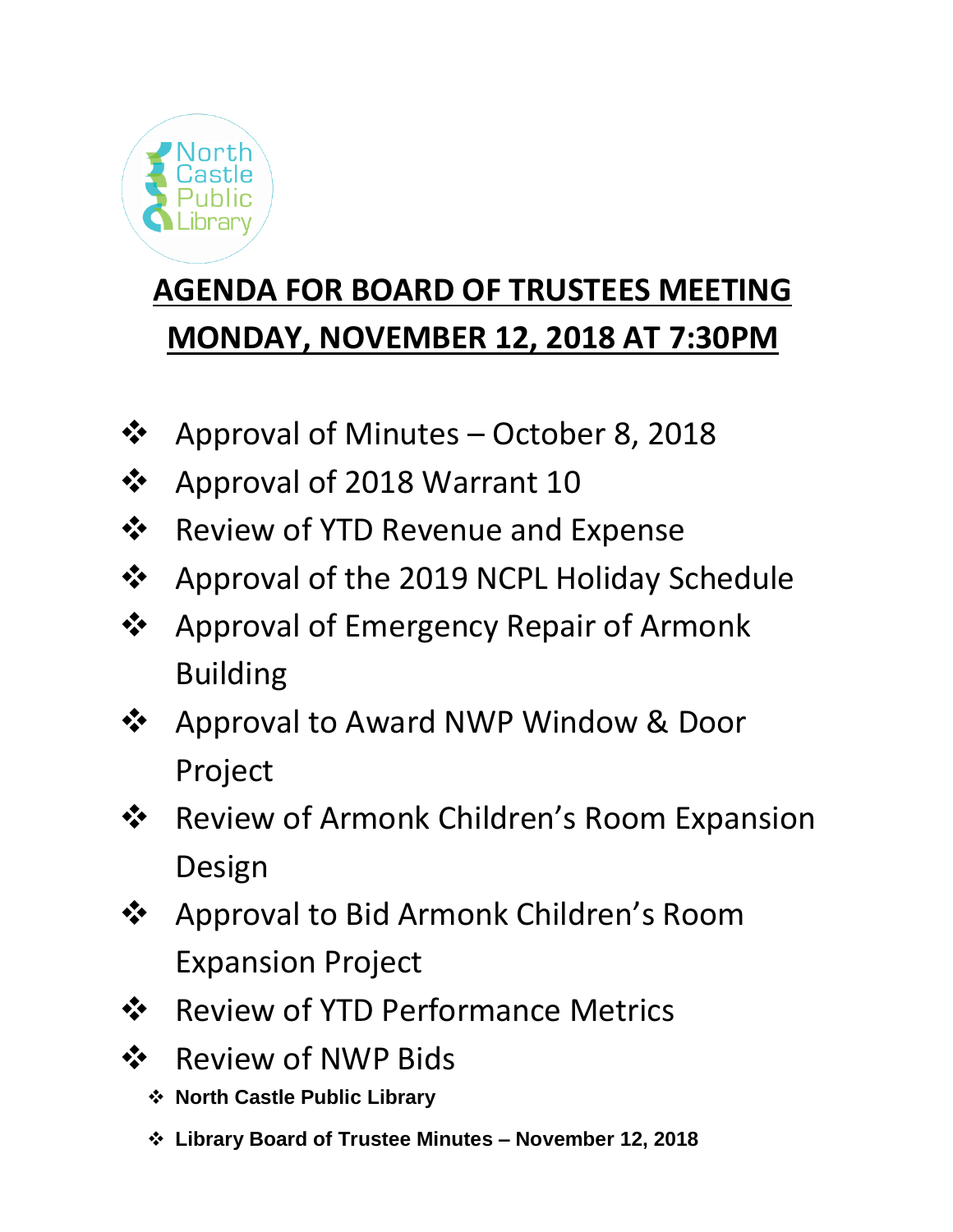- ❖ Sean Ryan called meeting to order at 7:32 PM
- ❖ **In attendance:**
- ❖ **Trustees:** Lisa Meyer Chorne, Jerry March, Stephanie Paul, Jennifer Paulson Lee, and Sean Ryan
- ❖
- ❖ **Library:** Edie Martimucci
- ❖ **Town:**
- ❖ **Friends:** Barbara Vircillo
- ❖ **Key Votes/Review**
- ❖ **Approval of the Minutes for the October 8, 2018 NCPL Board of Trustees meeting.** Jerry made motion to approve the minutes and Stephanie seconded. All were in favor.
- ❖ **Approval of NCPL's 2019 Holiday Schedule.** Schedule remains consistent with last year. Weekend hours will be followed when operating on a holiday schedule. Stephanie made the motion to approve and Jerry seconded. All were in favor.
- ❖ **Approval of Emergency Repair of Armonk Building from Water Damage.** Emergency repairs required due to recent storm damage. A repair to the roof is completed, and replacement of damaged walls and insulation will occur shortly. Additionally, a discussion was held to address the necessity of replacing the roof and to build this expenditure into our next grant cycle in July of 2019. Jerry made the motion to approve and Lisa seconded. All were in favor.
- ❖ **Approval to award the project to replace four NWP library windows and a door to the low bidders for (1) materials and (2) labor.** Jerry made the motion to approve and Jennifer seconded. All were in favor.
- ❖ **Review of Lothrop architectural documentation for the Armonk Children's Room Expansion Project.** This project will provide a much needed 511 square feet of new dedicated programming space for children's programming in Armonk. The current design of the back area of the children's room would require an expensive excavation. Lothrop, in concert with the structural engineer, arrived at a cost saving solution to build a cantilevered foundation that will not put weight on Whippoorwill Hall. To comply with fire codes, this space will be a stand alone building that visually appears integrated and incorporated into the existing library structure. It will be a wide open room with large